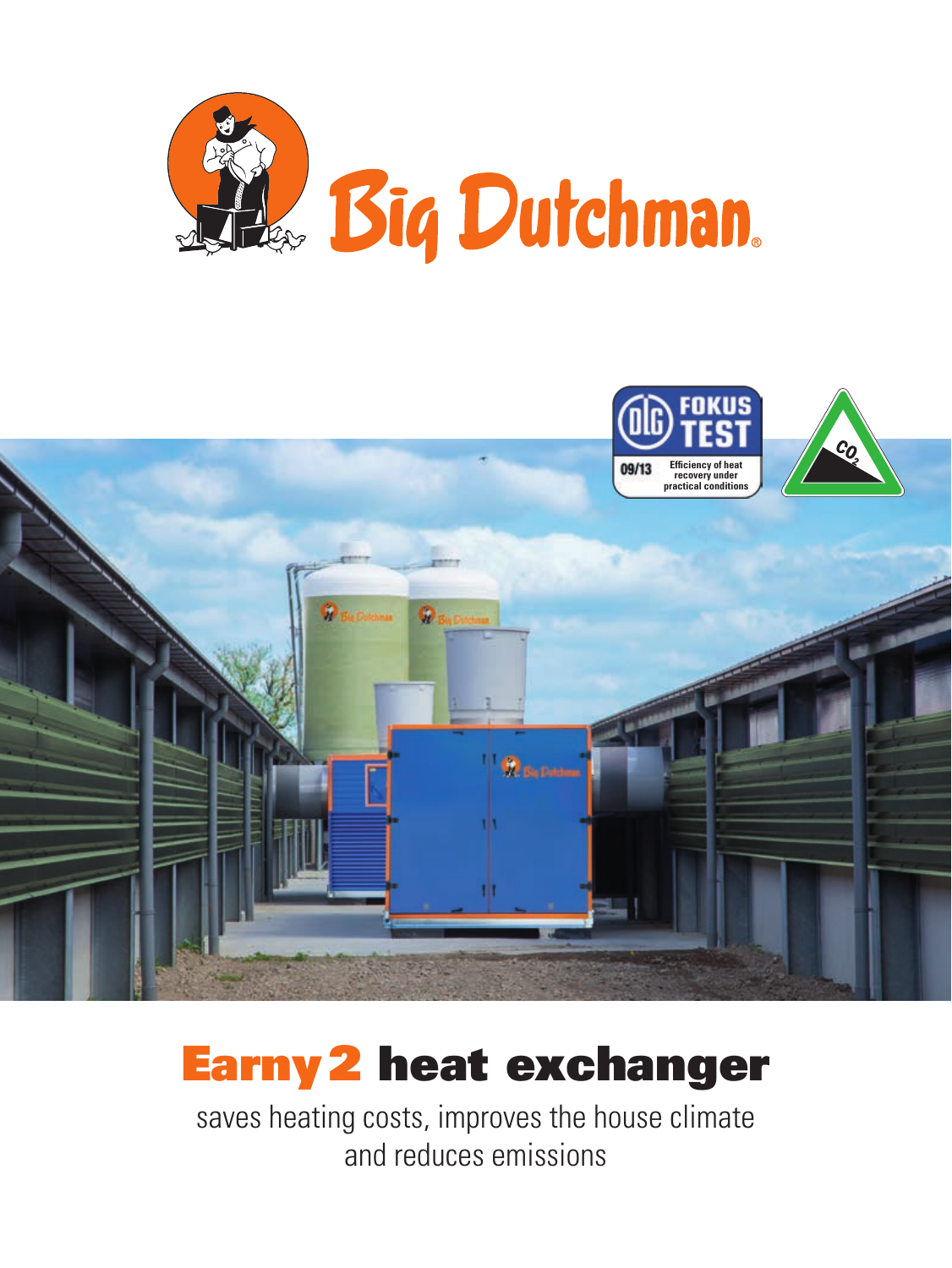## Earny2 – the innovative heat exchanger

With Earny 2, Big Dutchman can offer you a heat exchanger with optimised technical features. Its predecessor has been proving its worth on the market successfully since 2011. The heat exchanger recovers the thermal energy in the exhaust air of poultry houses.

### **How Earny 2 works**

Earny 2 is a cross-flow heat exchanger. This means that warm house air ① and cold fresh air simultaneously pass through an exchanger element ②, but do *not* mix. The filter unit ③ ensures that the exhaust air is cleaned before it enters the heat exchanger. A separation rate of dust of up to 99 percent can be achieved! The filter cartridges are cleaned fully autoThis means:

- **O** heating cost savings of up to 60 percent;
- **a** an improved house climate;
- $\bullet$  reduced emissions.

Earny 2 is available in three sizes, based on the

number of birds in the house. Let our experts advise you in detail which heat exchanger best fits your poultry house.

matically  $\Phi$  by means of compressed air. preventing performance losses of the heat exchanger during the batch. The fresh air is also filtered  $\odot$  to stop dust and leaves from entering the heat exchanger. The exchanger element is made of aluminium and has a ruffled structure, which ensures a high thermal conductivity. A special coating protects against corrosion and guarantees a long service life. The warmed fresh air flows directly into the house via the shortest route *C*. Optionally, Big Dutchman offers an additional hot-water heating element  $\overline{O}$ . This element heats the fresh air even further for increased animal welfare on cold days.



- $\vee$  energy savings of up to 60 percent depending on the location and application;
- $\blacktriangleright$  heat recovery of up to 194 kW;
- $\triangleright$  supplied ready for installation for low assembly requirements;
- $\triangleright$  intelligent control with the ViperTouch climate computer or amacs;
- $\triangleright$  no unhygienic pipe system, no energy loss: extremely short distances between house and heat exchanger;
- $\blacktriangleright$  fully automatic cleaning of the filter unit

### ADVANTAGES

during the batch to avoid performance losses;

- $\vee$  easy wet cleaning of the filters after the batch; in case of freezing temperatures, the filters can be removed easily and quickly for cleaning inside the house;
- $\triangleright$  the height of the exhaust air pipe from the house into the heat exchanger can be selected flexibly on site; as an alternative, an opening can be made to connect the filter chambers directly with the house;

#### Technology and efficiency: Technology and efficiency:

- $\triangleright$  improved house climate for healthier birds and better production results;
- $\checkmark$  dry litter for healthy feet;
- $\triangleright$  reduced use of medication:
- $\vee$  lower CO<sub>2</sub> emissions thanks to heat energy savings\*;
- $\triangleright$  reduced emissions from the house (ammonia, dust, odour);
- $\triangleright$  adjustment of the humidity;
- $\triangleright$  can be retrofitted in old and renovated houses;
	- $\triangleright$  optionally available in the colour green.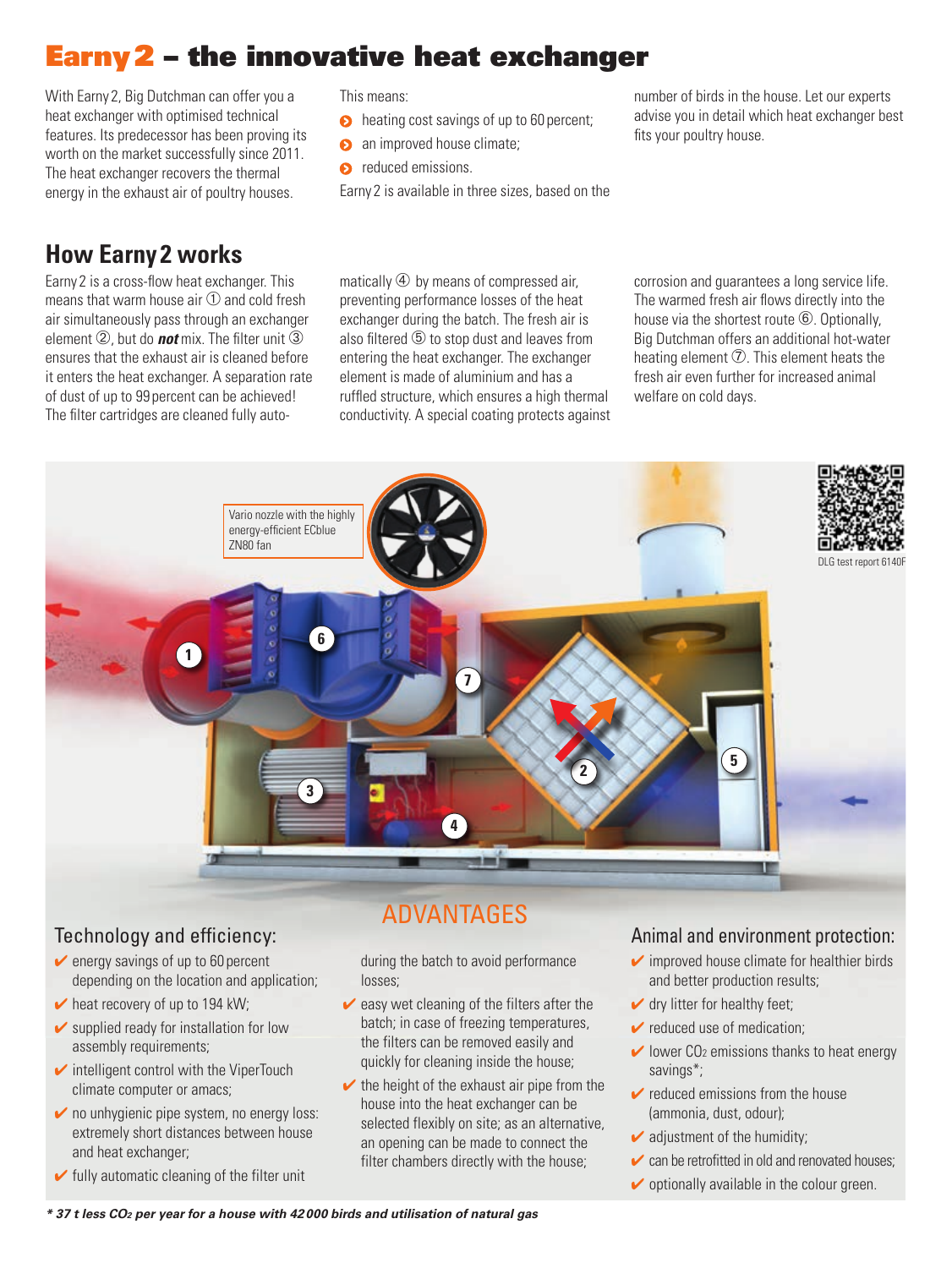| <b>Type</b>                                 |                 | Earny 2M                       | Earny 2L           | <b>Earny 2 XL</b>  |
|---------------------------------------------|-----------------|--------------------------------|--------------------|--------------------|
| <b>Recommended number of birds</b>          |                 | $20000 - 30000$                | $30000 - 40000$    | $40000 - 50000$    |
| Effective air flow rate*                    | $m^3/h$         | 12000                          | 18000              | 22000              |
| <b>Max.</b> heat recovery                   | kW              | 173                            | 182                | 194                |
| Fresh air fan**                             | 400 V, 50/60 Hz | <b>FN063</b>                   | <b>FN063</b>       | <b>ZN80</b>        |
| Exhaust air fan**                           | 400 V, 50/60 Hz | <b>FN063</b>                   | <b>FN063</b>       | <b>FN063</b>       |
| <b>Dimensions (length x width x height)</b> | m               | $5.20 \times 1.45 \times 2.49$ | 5.20 x 2.07 x 2.49 | 5.20 x 2.37 x 2.49 |

\* depending on structural conditions and the selected inlet opening

\*\* all fans are innovative ECblue fans, which save up to 23 percent of energy

### **Filter unit**

Up to six large filter cartridges (max. 64.8 m2) clean the exhaust air that comes from the house before it flows through the exchanger element. The filter cartridges clean themselves fully automatically at set intervals. This means: – clean exhaust air from the house

– constant heat recovery

### **Multiple-flap inlet**

If the warmed fresh air from Earny 2 is to be blown into the centre of the house (Centretrack), our proven multiple-flap inlet is the perfect solution. This inlet ensures that the fresh air flows along the ceiling all the way to the curtain, from where it slowly distributes throughout the house.

### **Exhaust air pipe installation**

The opening for the exhaust air pipe is cut on site and at the correct height as required. Alternatively, the entire area marked below can be removed. Cleaning after the batch is then possible directly from the house.



### **Options for air distribution inside the house**

Depending on the house's ceiling height, there are two options to distribute the warm air coming from Earny 2 ideally in the house.

#### **1. Racetrack**

The warm fresh air flows in a circle and distributes throughout the entire house, supported by multiple circulation fans with guide vane (FC050). Our well-proven Vario air jet nozzle is used in this case. This is a very cost-efficient system with low service requirements.

#### **2. Centretrack**

For houses with a ceiling height of more than four metres, we recommend blowing the warm fresh air along the ceiling and into the centre of the house. This distributes the air very evenly, with few draughts. In the centre of the house, the air is collected by a curtain. Two energy-saving ECblue circulation fans (ZN063) then push the air longitudinally through the house in two circuits. Our proven multiple-flap inlet is used as air jet nozzle.